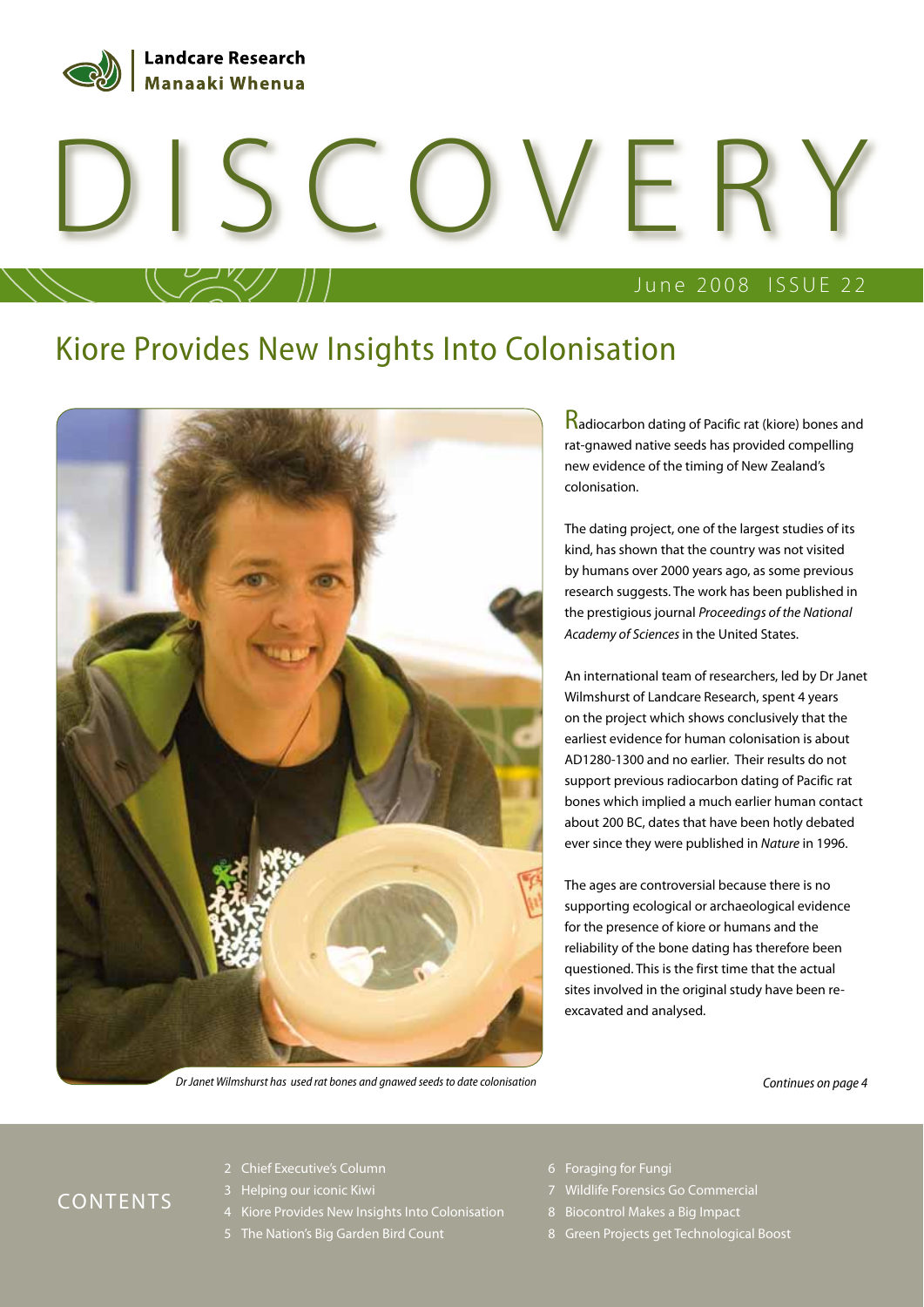# With Challenges Come Opportunities

The food and energy crisis presents big challenges and opportunities for business and government locally and globally. The pressure on natural resources – land, water, air, biodiversity (our natural capital) – has never been greater yet, paradoxically, to generate more food and energy we are going to have to draw on our natural systems even more than in the past.



Clearly we need to do this in a manner that is much different to what we have become accustomed to. As someone quipped, 'The present system is perfectly designed to give the current results!' So we

need big ideas, alongside the immediate and sensible things we can all do, to achieve more rapid change in our businesses, public policy and capability development. And, as we illustrate in this edition of Discovery, we need to develop an excellent understanding of the way ecosystems work and therefore how they are likely to respond to management and other interventions.

While the present scarcity of natural resources manifesting in higher food, electricity and fuel costs evokes strong emotions for many, the scientific evidence supporting the need for radical innovation in the way we do things is robust and compelling. Here at Landcare Research we are committed to fresh thinking to find new solutions in the way we manage and value natural capital, design and conduct business and support policy development. This demands transformative, not minor change. However, we are quickly learning, for example the emissions trading scheme (ETS) that the solutions to environmental problems frequently present tough political choices. While we would prefer to avoid these, the parlous state of some of our natural resources means inaction is not an option.

Transformative change also means we have to invest much more in research and development and in a manner that strengthens end-user connections. Since I last wrote there have been some significant financial initiatives to accelerate innovation in New Zealand including the Government-backed New Zealand Fast Forward scheme - a \$700 million initiative to be matched by industry funding.

There was funding, for the first time, dedicated to national databases and collections - the 'backbone' of our science infrastructure (you can read more about the seven we are custodian for on our website). We welcome these steps but know that increased investment is but one precondition for rapid innovation. We will also need to work with others more effectively and be better connected to leading international research groups and end-users.

It is not surprising then that collaboration is a strong, consistent theme running through the initiatives to stimulate research and development.

Collaboration appears simple to achieve, but our experience shows it is in fact sometimes quite a challenge. After more than a decade of highly contested, often adversarial bidding for science funding where relationships have often been under valued and dented, we are rediscovering how to make collaboration really work. That means clarity of purpose, choice of best partners with shared values, investing time in building relationships, mutual respect, a willingness to 'give and take', and shared rewards and risks. We think this approach is especially important for New Zealand's small, geographically remote economy with modest, by world-leading standards, resources and capabilities, a predominance of small firms and fragmented local government.

Landcare Research is committed to using collaboration to hasten the innovation needed to achieve a sustainable New Zealand (and planet). As always, I welcome your feedback and thoughts.

Warren Parker Chief Executive Landcare Research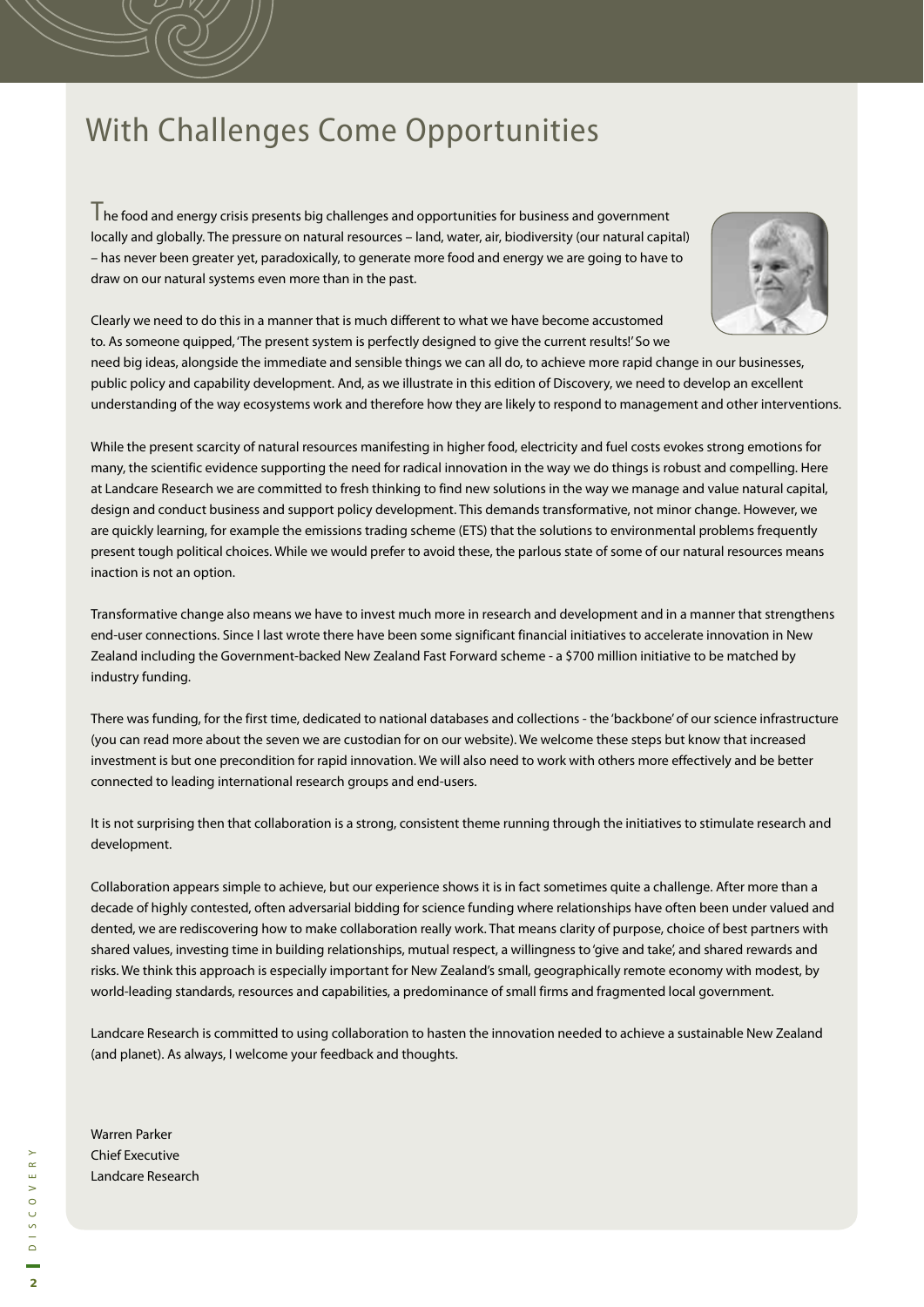# Helping Our Iconic Kiwi

Meet Heidi, a 4-day-old kiwi chick, plucked from a burrow in Te Urewera National Park in late May.

Removed because she was vulnerable to predation, Heidi is now safely housed at the Westshore Wildlife Reserve near Napier. There, she's putting on weight in preparation for relocation back into forest at Lake Waikaremoana in August.

She was discovered as staff from Sirtrack, a Landcare Research subsidiary, assisted in the annual 'kiwi call' census held at the lake.

Sirtrack is a sponsor of the Lake Waikaremoana Hapu Restoration Trust, which is working with DOC to restore the lakeside's brown kiwi population, estimated to have declined by 90% since 1920.

The annual census is used as a method of mapping the demographics and population density and trends of kiwi within New Zealand and Sirtrack account manager Phil Sargisson says it's also a great opportunity for the people who develop Sirtrack's world leading tracking technology to see how their equipment handles field conditions.

'It's great for the team to see what happens to our products once they're being used on animals in the field. The guys who make the products don't usually see what happens to them so it's an invaluable opportunity.'

Thanks to the combined results associated with the extensive

trapping of predators, a predator fence, predator-free kiwi chick enclosure and the ongoing tracking and monitoring of resident kiwis, the researchers have found that kiwi numbers have stabilised and are now slowly on the increase.

The project was sparked in 1992 when Dr John McLennan of Landcare Research chose the area to test his theory that the main cause of kiwi death is predation: in particular, stoats killing chicks while they are still too small to defend themselves.

The theory was proven to be true and had a huge and immediate influence on the work being done to save kiwi all around New Zealand.

With equipment and services donated by Sirtrack, tangata whenua took over managing the predators on Puketukutuku Peninsula, while DOC focused on monitoring the kiwi population.

The main strategy has been to create a 'mainland island' on Maori land on the peninsula.

As for Heidi, Sirtrack staff say they'll adopt and sponsor her on an ongoing basis. That will ensure her development, relocation and ongoing survival is a little more certain.

**Mike Kelly** Sirtrack Chief Executive Havelock North 06-872-8250 **Contact:** 

kellym@sirtrack.com www.sirtrack.com

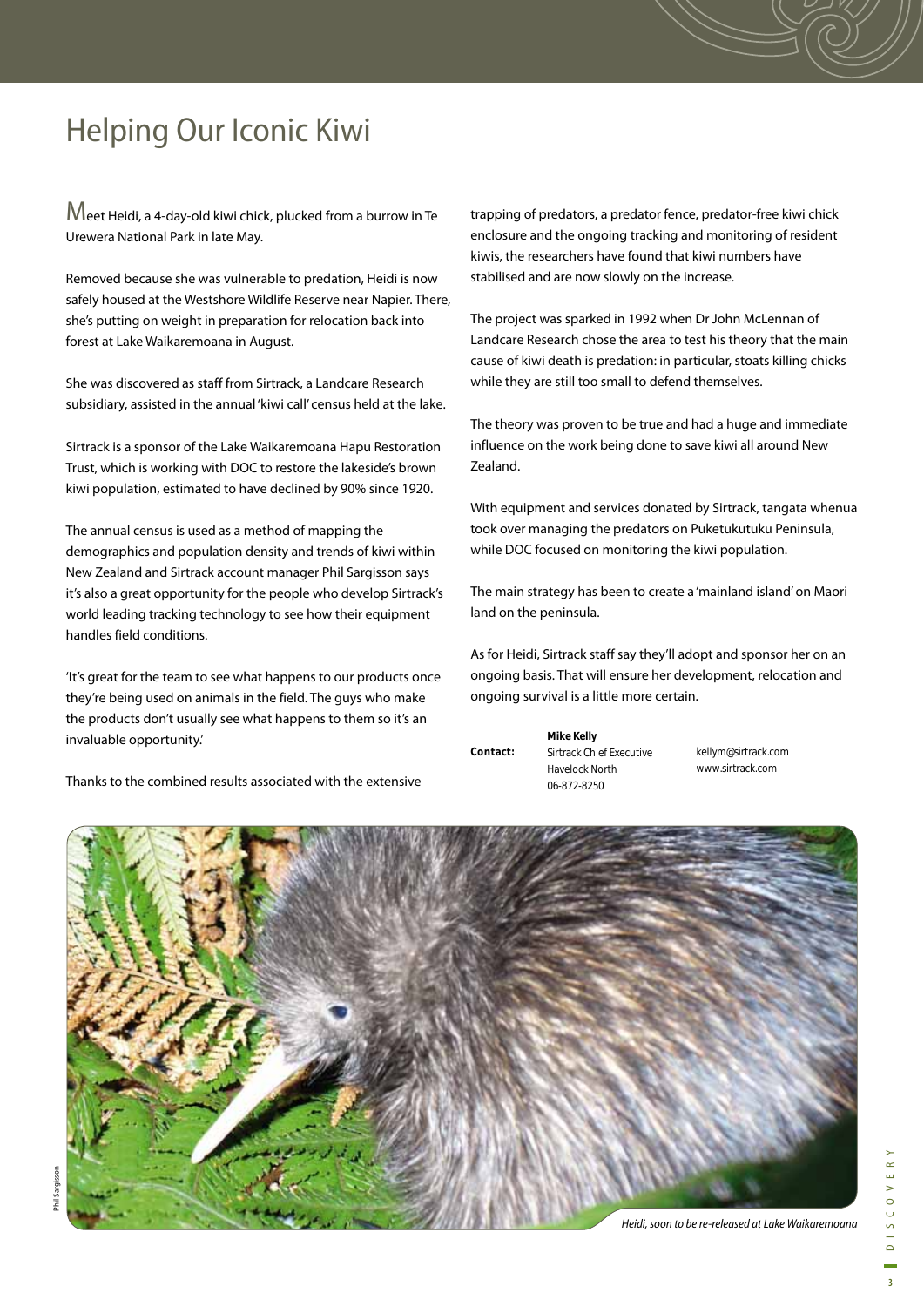## Kiore Provides New Insights Into Colonisation

(continued from Page1)

Dr Wilmshurst and her team of researchers re-excavated and redated bones from nearly all of the previously investigated sites and all of their new radiocarbon dates on kiore bones are no older than 1280. This is consistent with other evidence from the oldest dated archaeological sites, Māori whakapapa, widespread forest clearance by fire, and a decline in the population of marine and land-based fauna.

'As the Pacific rat (kiore) cannot swim very far, it can only have arrived in New Zealand with people on board their canoes, either as cargo or stowaways. Therefore, the earliest evidence of the Pacific rat in New Zealand must indicate the arrival of people,' Dr Wilmshurst says.

The dating of the rat bones was also supported by the dating of over a hundred woody seeds, many of which had distinctive telltale rat bite marks, preserved in peat and swamp sites from both the North and South Islands.

'These rat-gnawed seeds provide strong additional evidence for the arrival of rats, and therefore humans, and are an indirect way of testing the veracity of the dates we have done on rat bones,' says Dr Tom Higham, Deputy Director of the Oxford Radiocarbon Accelerator Unit at Oxford University.

Rats leave rows of narrow grooves or bite marks on woody seed cases when they gnaw open the seed, and these distinctive teeth marks can be seen with the naked eye.

'The width of the teeth marks left on the woody seeds exactly match those of a rat's two front teeth, and cannot be mistaken for any other seed predator. We have dated over 100 individual



Janet Wilmshurst undertaking field work as part of the study



Janet WIlmshurst

seeds, some rat-gnawed, others intact or bird-cracked, which show that rat-gnawed seeds only occur in both islands of New Zealand around the end of the 13th century', Dr Wilmshurst says.

With over 165 dates from seeds and bones from a large number of sites, the evidence is overwhelming.

'It now seems certain that the first Māori settlers arrived in New Zealand sometime about 1280. The earliest dates for rat and human arrival are strikingly consistent with the oldest dates from archaeological sites, the first large clearances of forest by fire, and declines or extinctions of marine and land-based fauna. The consistent picture emerging now is that settlement was much later than the old rat bone dates led many people to believe,' says Professor Atholl Anderson, from the Australian National University.

The date for human and rat introduction has several important implications: Firstly, rat predation only began after 1280 which is a much shorter period than previously implied and makes the risk to currently declining populations of rat-sensitive species more pressing as they could be diminishing faster than previously assumed. Secondly, colonisation did not involve a protracted delay between initial discovery and subsequent colonisation, an idea implicit in earlier theories. The first people arriving in New Zealand from tropical east Polynesia initiated an immediate and rapid transformation.

'A precise date for the arrival of the rat helps us to fully understand both the history of human settlement and the past and present ecological impacts of kiore on native fauna and flora. It also allows the human settlement of New Zealand to be placed more accurately in the context of the broader settlement pattern of East Polynesia,' Dr Wilmshurst says.

|          | <b>Dr Janet Wilmshurst</b>         |
|----------|------------------------------------|
| Contact: | Landcare Research, Lincoln         |
|          | wilmshurstj@landcareresearch.co.nz |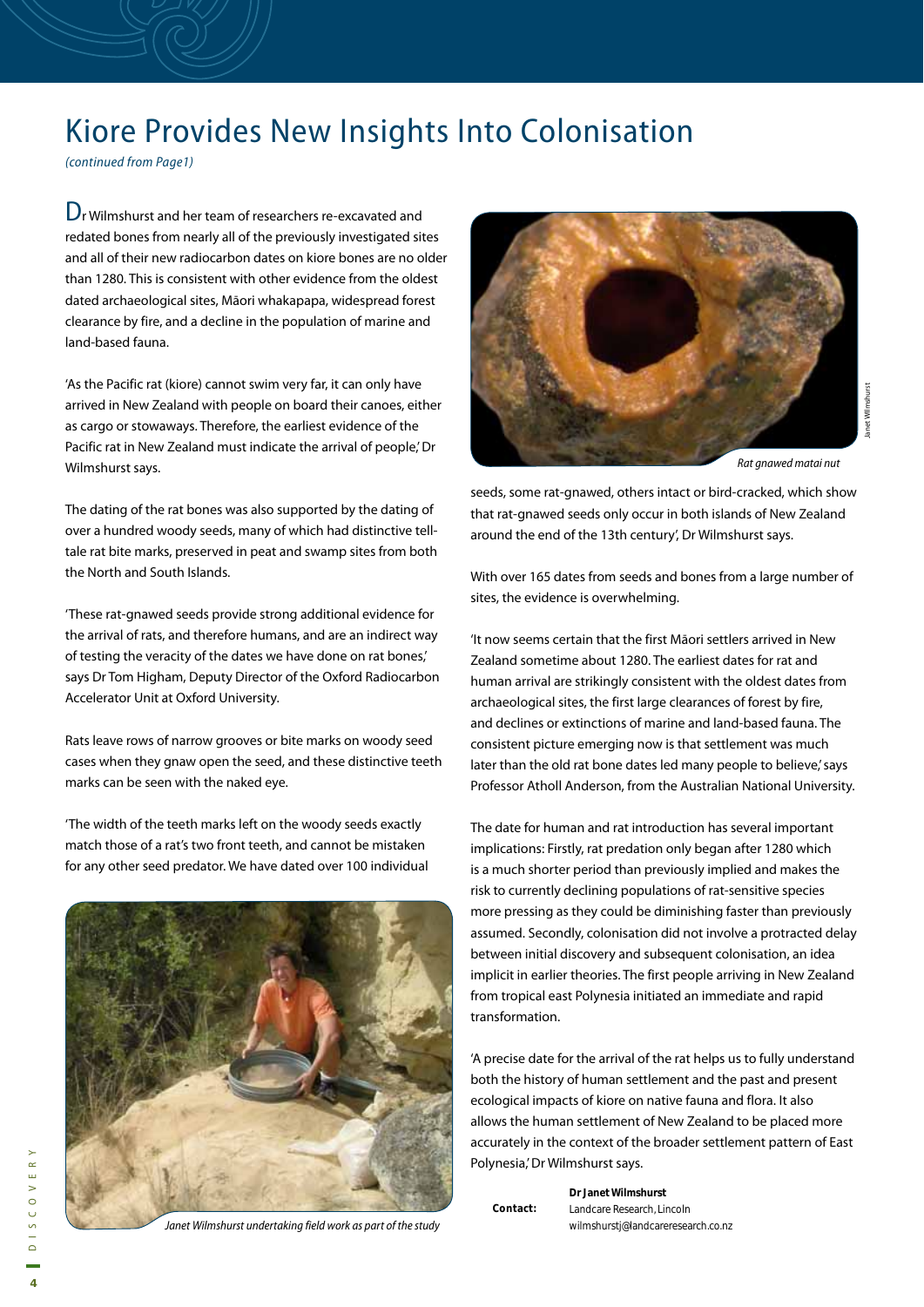# The Nation's Big Garden Bird Count

New Zealand's second nationwide garden bird survey is scheduled to take place between 12 and 20 July - just a month away.

Participants will spend one hour watching birds in their home gardens, local parks, or school grounds and record the highest number of individuals of each species seen at once.

Organiser Dr Eric Spurr says there had been a great deal of interest in the event, which fills several important roles.

'We want to encourage people to become interested in birds and the environment and we also want to look at trends in bird numbers over time. Likewise, we want to know if birds such as tui, bellbirds, grey warblers, and fantails are increasing or declining in our gardens and in our towns and cities.'

Just two native species, the silvereye and fantail, featured in the top 10 birds counted during last year's survey.

Dr Spurr says a total of 2064 survey forms were returned last year and in total 89 species were detected.

'The large number of species was surprising, but reflects the fact that home gardens ranged from truly urban to rural and seaside.'

The silvereye was the species recorded in greatest numbers during the survey with an average of 10.2 per garden while the fantail was the 9th most abundant species (0.86 per garden). Of the other native species, the tui was 11th, bellbird 15th, kereru 18th, and grey warbler 21st.

Dr Spurr says the overall results were similar to what he would have expected although there were some pleasant surprises including the presence of kaka in some gardens.

'One resident of Stewart Island feeds kaka and regularly has up to 24 in her garden. One day while working in her kitchen there was a sudden downpour outside, so she went to close the ranch sliders in her living room only to discover 17 kaka sitting on the floor and couch sheltering from the rain. Another time a kaka came inside at night and helped itself to nibbles laid out for dinner party guests.'

Dr Spurr says he was overwhelmed by the public response which included many letters, detailed notes on the birds visiting gardens, and photographs of birds at feeders, as well as recipes for bird food.

## Top 10 species in New Zealand gardens 2007

- 1. Silvereye
- 2. House sparrow
- 3. Starling 4. Blackbird
- 5. Greenfinch

Website:

http://www.landcareresearch.co.nz/research/biocons/gardenbird/

6. Song thrush 7. Chaffinch 8. Goldfinch 9. Fantail

10. Dunnock (Hedge sparrow)



Average numbers of top 20 bird species detected at once in gardens

**Contact:** 

**Dr Eric Spurr** Landcare Research, Lincoln spurre@landcareresearch.co.nz

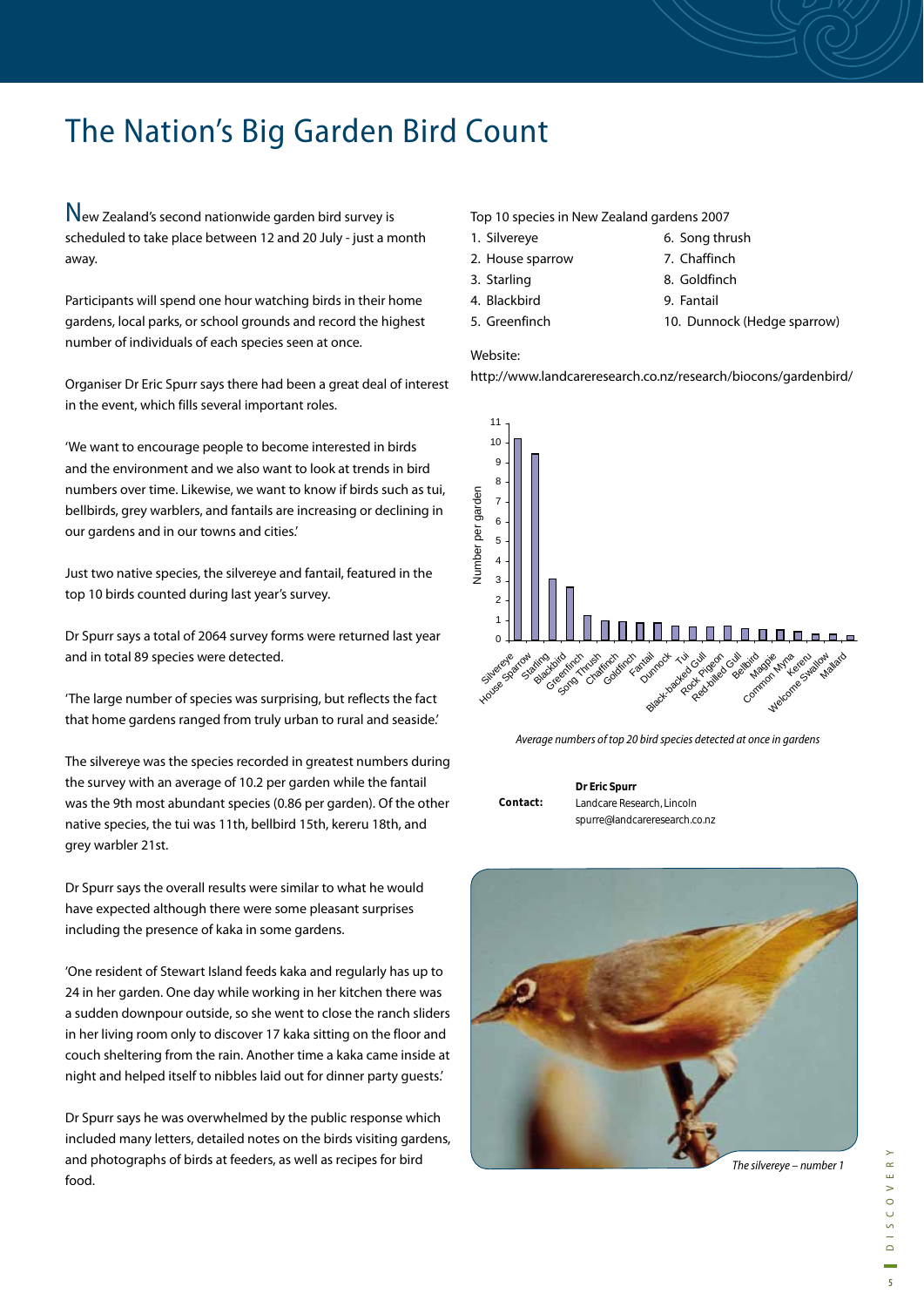# Foraging For Fungi

 $\overline{\mathsf{T}}$  he discovery of a rare European mushroom on an Otago beach has excited mycologists but left them scratching their heads over just how it arrived in New Zealand.

The fungus – Hohenbuehelia culmicola – was discovered during the recent Fungal Foray and is so rare it's listed on European 'red data lists' of organisms under threat of extinction. They are reported to the International Union for the Conservation of Nature (IUCN) and countries have a legal responsibility to look after them. It was found clinging to marram grass – introduced from Europe over 100 years into New Zealand to stabilise sandy areas - nestled in the dunes on a beach near Dunedin, and Landcare Research scientist Dr Jerry Cooper says it was a remarkable find.

'What kind of luck do you need to bring over a population of marram grass that happens to have associated with it such a rare fungi in Europe?' he asks.

And, on closer inspection Dr Cooper discovered other unknown and equally intriguing fungi were also nestled nearby. 'So here in Otago we've got this sand-dune fungus community with some really bizarre things in it, including red data species, and probably other new species that have never been described anywhere in the world.

'There is also an irony in this find because marram grass is an invasive species and doing such a good job of stabilising dunes that they are disappearing – which threatens native species including the indigenous pingao grass', Dr Cooper says.



The finds were highlights of the 22nd annual New Zealand Fungal Foray, which is intended for both amateur and professional fungal enthusiasts (mycologists). Forty-five participants, including some who travelled from Sweden, the UK, Australia, and the United States, attended the week-long event that included collection sites in beech forest, mixed broadleaf/podocarp forest, manuka/kanuka stands and montane grassland.

Landcare Research scientist and member of the organising council Dr Peter Buchanan says 1 in 8 of New Zealand's most threatened organisms are fungi and the event was an opportunity to increase public understanding and appreciation of these often overlooked but incredibly numerous and ecologically important organisms.

|          | Dr Jerry Cooper                | Dr Peter Bu |
|----------|--------------------------------|-------------|
| Contact: | Landcare Research, Lincoln     | Landcare Re |
|          | cooperj@landcareresearch.co.nz | buchananp   |

**Dr Peter Buchanan** esearch, Auckland buchananp@landcareresearch.co.nz



TVNZ cameraman Brent Walters takes a close interest in the Fungal Foray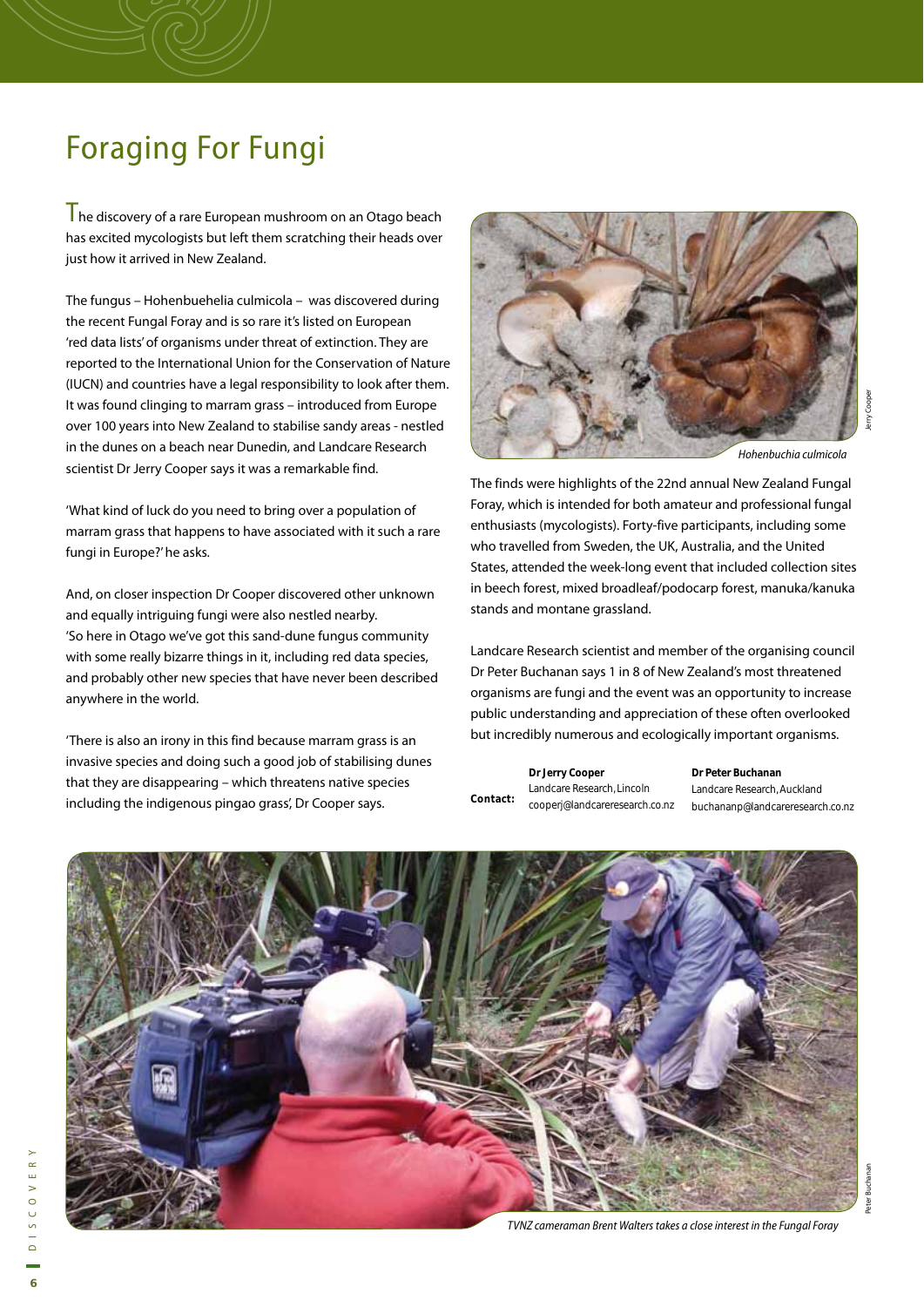# Wildlife Forensics Go Commercial

Expertise in molecular diagnostics has taken a big step forward with Landcare Research launching a new business unit to undertake commercial work passing through its Ecological Genetics Laboratory (EGL).

As highlighted in Discovery last year, the development of DNA field tests – similar to what scientists use in human forensics - means Landcare Research scientists can establish what animal species was responsible for the killing of a native animal species. These include using feather fragments, eggshell remains, snagged hairs and even saliva remnants on a carcass of a dead animal. And, in some cases, the scientists can identify exactly which individual animal undertook the killing.

'EcoGene' has been created to provide DNA-based services for a range of ecological applications and was developed in response to increasing demands for DNA tests to be carried out quickly for clients.

Science Director Dr Dianne Gleeson says there is need for a service that is distinct from Landcare Research's general research and that can be responsive, cost-effective and still provide quality data.

'EcoGene will be Australasia's leading provider of DNA-based diagnostic services for biosecurity and biodiversity, and from our Auckland laboratory we will provide a cost effective and fast-turnaround service for species identification, mammal pest monitoring, genotyping and disease screening,' Dr Gleeson says.

The main provider of DNA services to the Centre for Conservation Medicine at Auckland Zoo, EcoGene also supports the Department of Conservation's centralised species recovery programmes.

To ensure a responsive service, EcoGene is separate from the laboratory's research arm – however, links are maintained for the development of new applications.

## **EcoGene at a glance**

Services include 'wildlife forensics',vertebrate pestmonitoring using non-invasive DNA samples, conservation genetics, and disease diagnostics.

Species identification:

- Identification of invertebrate species from samples such as eggs, larvae and fragments using DNA barcoding methods
- Predator identification from saliva swabs, hair snags and scat samples
- Gut content analysis for identification of food items

## Vertebratel pest monitoring

- Mark-recapture analysis
- Track movements of individual animals
- Detection of a pest from forensic samples

Design and analysis of monitoring projects

Genotyping:

- Genotypes can be obtained from individuals where molecular markers are available or by development of species-specific markers
- Gender assignment in birds

### Disease Screening

- Avian malaria
- Whataroa virus
- Murine typhus
- Chytrid fungus

Other services will be added as they are developed and will include pipeline projects such as hormone monitoring, assisted breeding, and genetic resource banking.



**Contact:** 

**Frank Molinia** Facility Manager 09 574 4225 ecogene@landcareresearch.co.nz Web: www.ecogene.co.nz